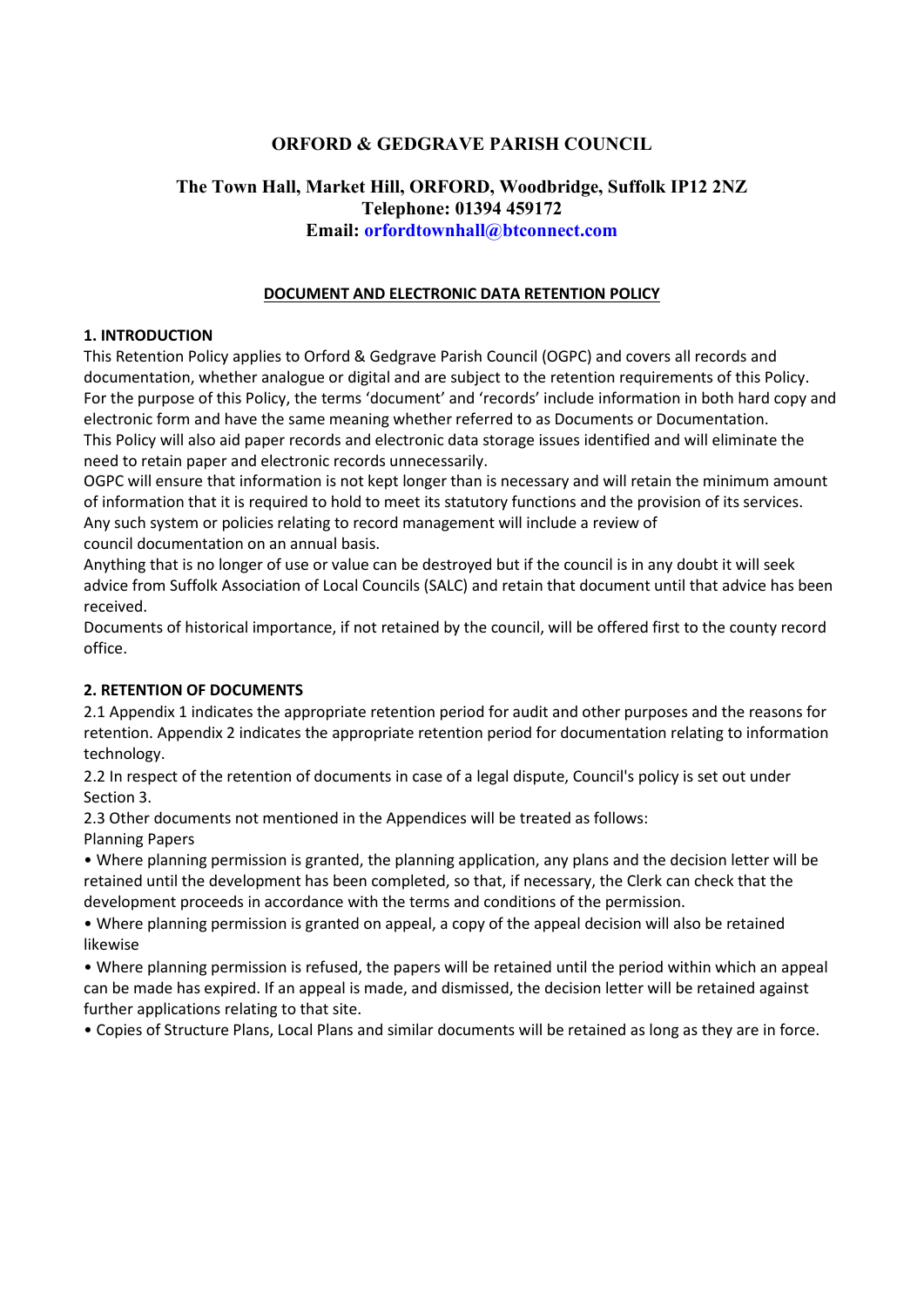Insurance Policies

• Insurance policies and significant correspondence will be kept for as long as it is possible to make a claim under the policy.

• Article 4 of the Employers Liability (Compulsory Insurance) Regulations 1998 (SI 2753) requires that local councils, as employers, retain certificates of insurance against liability for injury or disease to their employees arising out of their employment for a period of 40 years from the date on which the insurance is commenced or renewed.

Circulars and legal topic notes from SALC, NALC and other bodies such as principal authorities will be retained for as long as the information contained therein is useful and relevant.

#### Correspondence

• If related to audit matters, correspondence will be kept for the appropriate period specified to the Annex thereto.

• In planning matters correspondence will be retained for the same period as suggested for other planning papers.

• All other correspondence will be kept for as long as the matter contained therein is still of interest or use to the council and or the parish.

#### Personnel matters

• Article 5 of GDPR provides "personal data must be kept in a form which permits identification of data subjects for no longer than is necessary for the purposes for which the personal data are processed". This Policy will ensure that necessary records, documents and electronic data of TPC are adequately protected, archived and disposed of at the correct retention period, and to provide all staff with clear instructions regarding the appropriate retention and disposal of such Documentation.

## **3. RETENTION OF DCOUMENTS FOR LEGAL PURPOSES**

3.1 Most legal proceedings are governed by 'the Limitation Acts' which state that legal claims may not be commenced after a specified period. The specified period varies, depending on the type of claim in question. 3.2 The table below sets out the limitation periods for the different categories of claim.

| Claims under category       | Limitation period |
|-----------------------------|-------------------|
| Negligence                  | 6 years           |
| Defamation                  | 1 year            |
| Contract                    | 6 years           |
| Leases                      | 12 years          |
| Sums recoverable by statute | 6 years           |
| Personal Injury             | 3 years           |
| To recover land             | 12 years          |
| Rent                        | 6 years           |
| Breach of trust             | None              |

3.3 If a type of legal proceeding falls into two or more categories, the documentation will be kept for the longer of the limitation period.

3.4 As there is no limitation period in respect of trust, the council will retain all trust deeds and schemes and other similar documentation.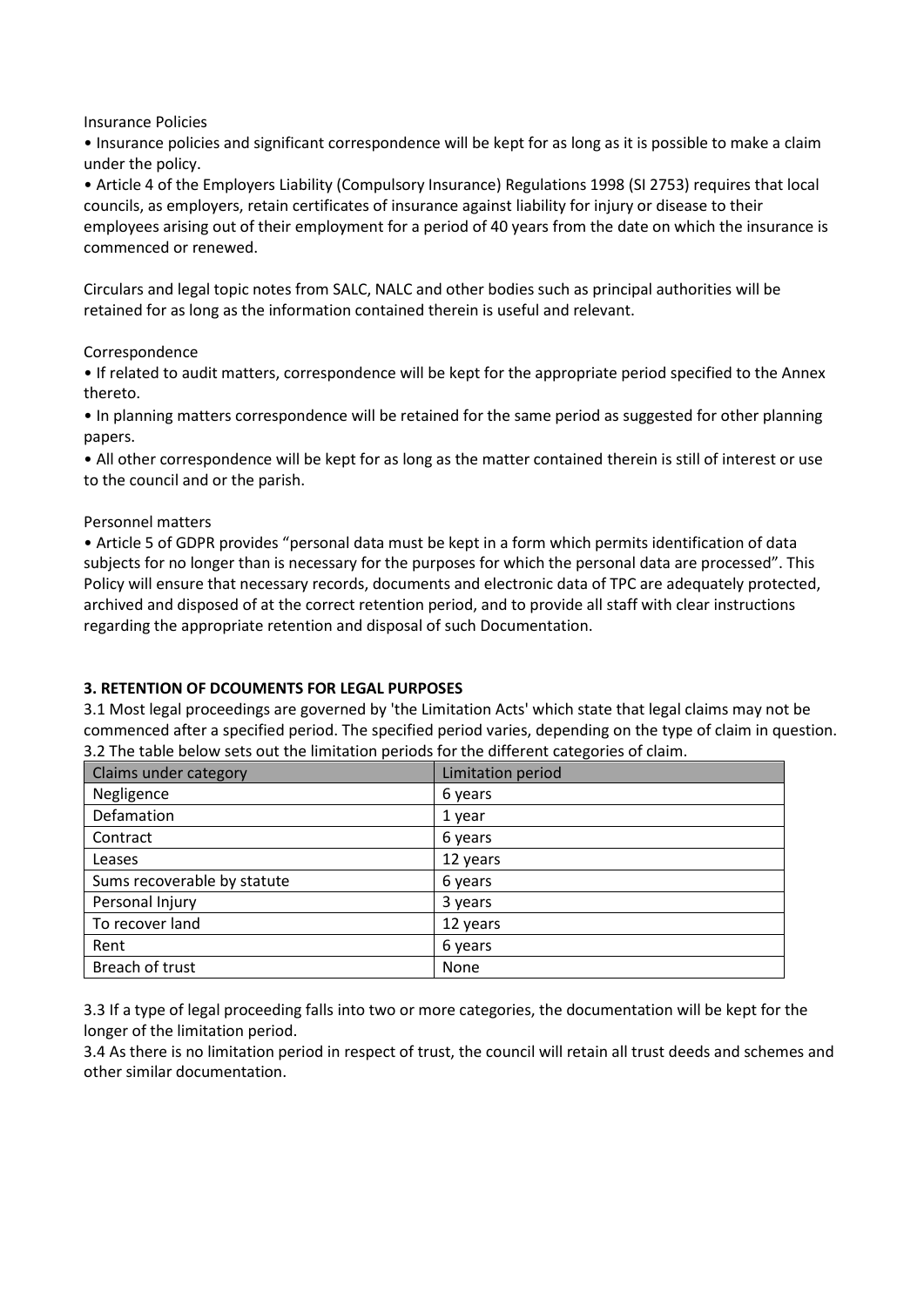## **4. RETENTION OF ENCRYPTED DATA**

For any information retained under this Policy that is in an encrypted format, consideration must be taken for the secure storage of any encryption keys. Encryption keys must be retained for as long as the data that the keys decrypt is retained.

## **5. DISPOSAL OF DOCUMENTS OR DOCUMENTATION**

Disposal can be achieved by a range of processes:

• Any record containing confidential information must either be disposed of in a confidential waste bin or shredded using a cross-cut shredder.

• Disposal of documents that do not contain confidential information may be disposed of in the normal way or recycled. • Deletion – where computer files are concerned

• Transfer of document to external body - this method of disposal will be relevant where documents or records are of historic interest and/or have intrinsic value. Such a third party could be the County Archivist or a local Museum.

## **6.DISPOSAL OF ELECTRICAL HARDWARE**

6.1 IT equipment and devices that have the ability and capability to store personal data include:

- PC's
- Laptops
- Mobile Phones
- Multi-Functional Devices printers / scanners
- Servers
- USB Memory Sticks and external hard drives.

6.2 IT equipment disposal must be managed by the Chair of the Policy & Resources Committee in conjunction with the Proper Officer.

6.3 All computer equipment, recycling or refurbishing must be disposed of in accordance with the Waste Electric and Electronic Equipment Regulations 2013.

#### **7. DOCUMENTING DISPOSAL**

OGPC will keep a record detailing the document disposed of, the date, and the officer who authorised disposal. In particular, the record should be able to demonstrate that the disposal was in accordance with this policy or set out the reasons for departing from it.

The table at Appendix 1 – Retention of Records Schedule sets out the limitation periods for the different categories of claim.

The table at Appendix 2 – Retention of Digital Records – provides the required retention periods for all digital Documents.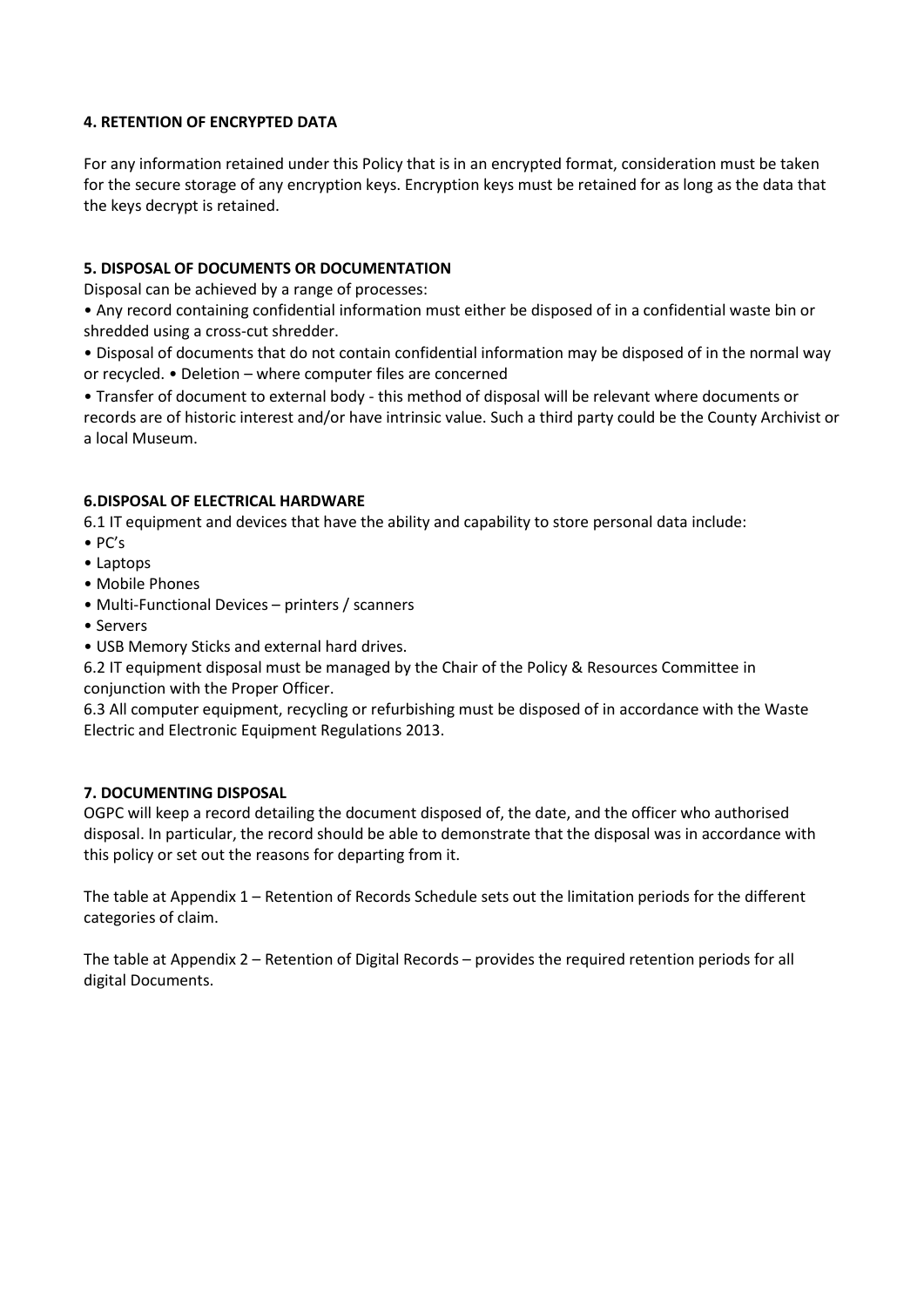| Document                        | Minimum retention period    | Reason                     |
|---------------------------------|-----------------------------|----------------------------|
| Minute books                    | Indefinite                  | Archive                    |
| Receipt and payment accounts    | Indefinite                  | Archive                    |
| Receipt books                   | 6 years                     | <b>VAT</b>                 |
| <b>Bank statements</b>          | Last completed audit year   | Audit                      |
| Bank paying in books            | Last completed audit year   | Audit                      |
| Cheque book stubs               | Last completed audit year   | Audit                      |
| Supplier contracts              | 6 years                     | Limitation Act 1980        |
| Quotation/tenders               | 12 years/indefinite         | Limitation Act 1980        |
| Paid invoices                   | 6 years                     | <b>VAT</b>                 |
| Paid cheques                    | 6 years                     | Limitation Act 1980        |
| <b>VAT records</b>              | 6 years                     | <b>VAT</b>                 |
| <b>Timesheets</b>               | Last completed audit year   | Audit                      |
| <b>Insurance Policies</b>       | While valid                 | Management                 |
| Certificate for insurance       | 40 years from date on which | The Employers' Liability   |
| against liability for employees | insurance commenced or was  | Regulations 1998 (SI2753). |
|                                 | renewed                     | Management                 |
| Title deeds, leases,            | Indefinite                  | Audit, management          |
| agreements, contracts           |                             |                            |
| Staff attendance records        | Indefinitely                | Health & Safety Act 1974   |
| Members allowances, registers   | 6 years                     | Tax, Limitation Act 1980   |
| <b>Recreation Grounds</b>       |                             |                            |
| 1. application to hire          | 6 years                     | <b>VAT</b>                 |
| 2. lettings diaries             |                             |                            |
| 3. copies of bills to hires     |                             |                            |

APPENDIX 1 - RETENTION OF DOCUMENTS REQUIRED FOR THE AUDIT OF PARISH COUNCILS